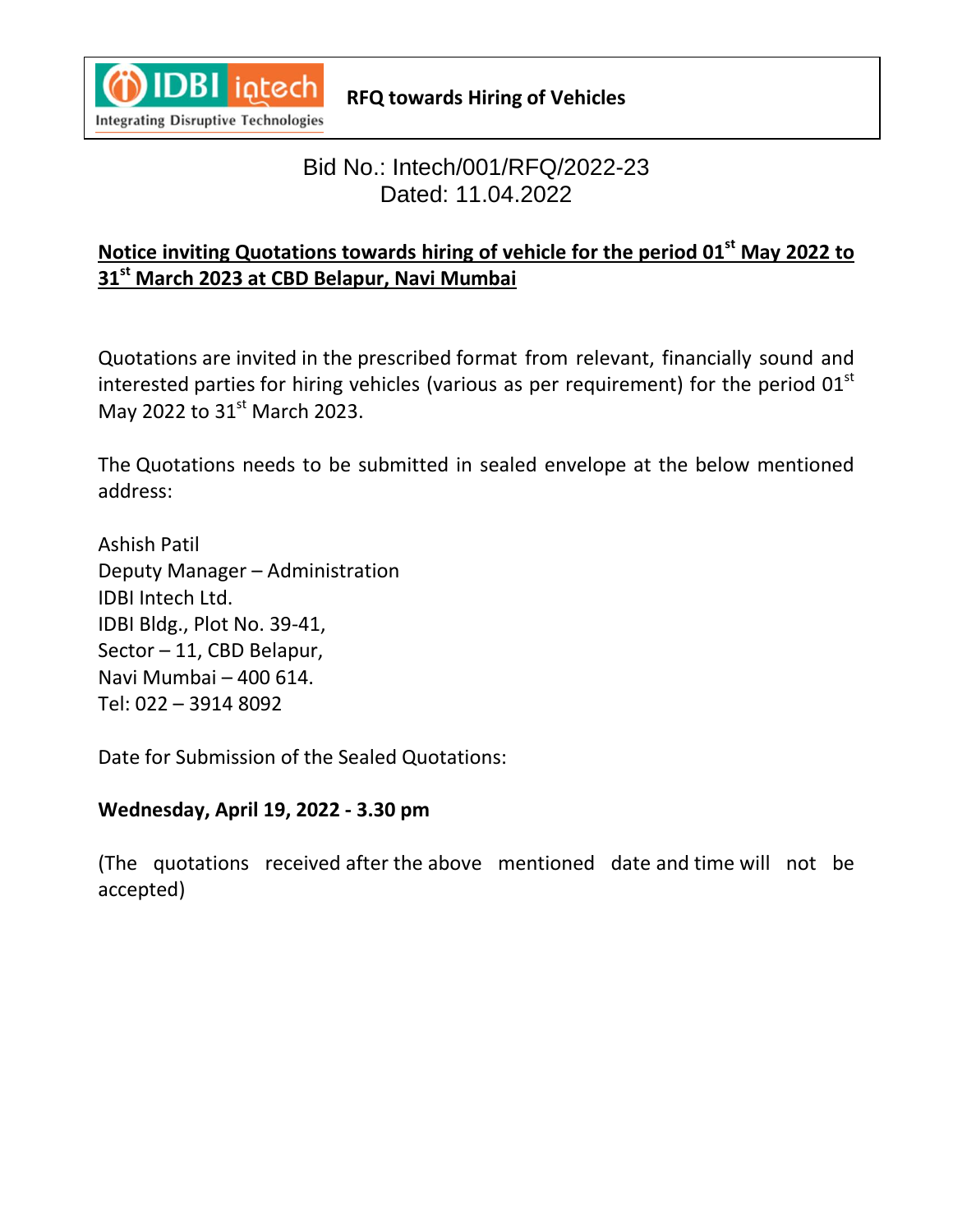**IDBI** intech  $\mathbf C$ **Integrating Disruptive Technologies** 

### **I. QUOTATION SUBMISSION PROCESS**

- 1. Quotations are to be submitted in the prescribed format. The service providers will be shortlisted after opening the quotations, incomplete documents shall be summarily rejected.
- 2. The bidder shall sign and stamp each page of the document to be submitted and all other enclosures appended to it as a token of having read and understood the terms and conditions contained therein and submitted along with the quotation. The price should be quoted in figures, no over writing / corrections in rates will be entertained.
- 3. Bidder shall not tamper/ modify the form in any manner. In case if the same is found to be tampered/modified in any manner, quotation will be completely rejected and bidder is liable to be banned.
- 4. The short-listed quotation along with the documents will be submitted to the 'competent authority' and upon approval from the 'competent authority', the successful bidders will be intimated about the award of the contract to them.

### **II. PAYMENT**

1. Mode of payment to the Party will be on monthly basis on receipt of bills for the previous month duly certified by the officer concerned of the department and payments shall be made through electronic transfer NEFT/RTGS to the designated account only. Income Tax shall be deducted at source as per the prevailing rate from the monthly bills.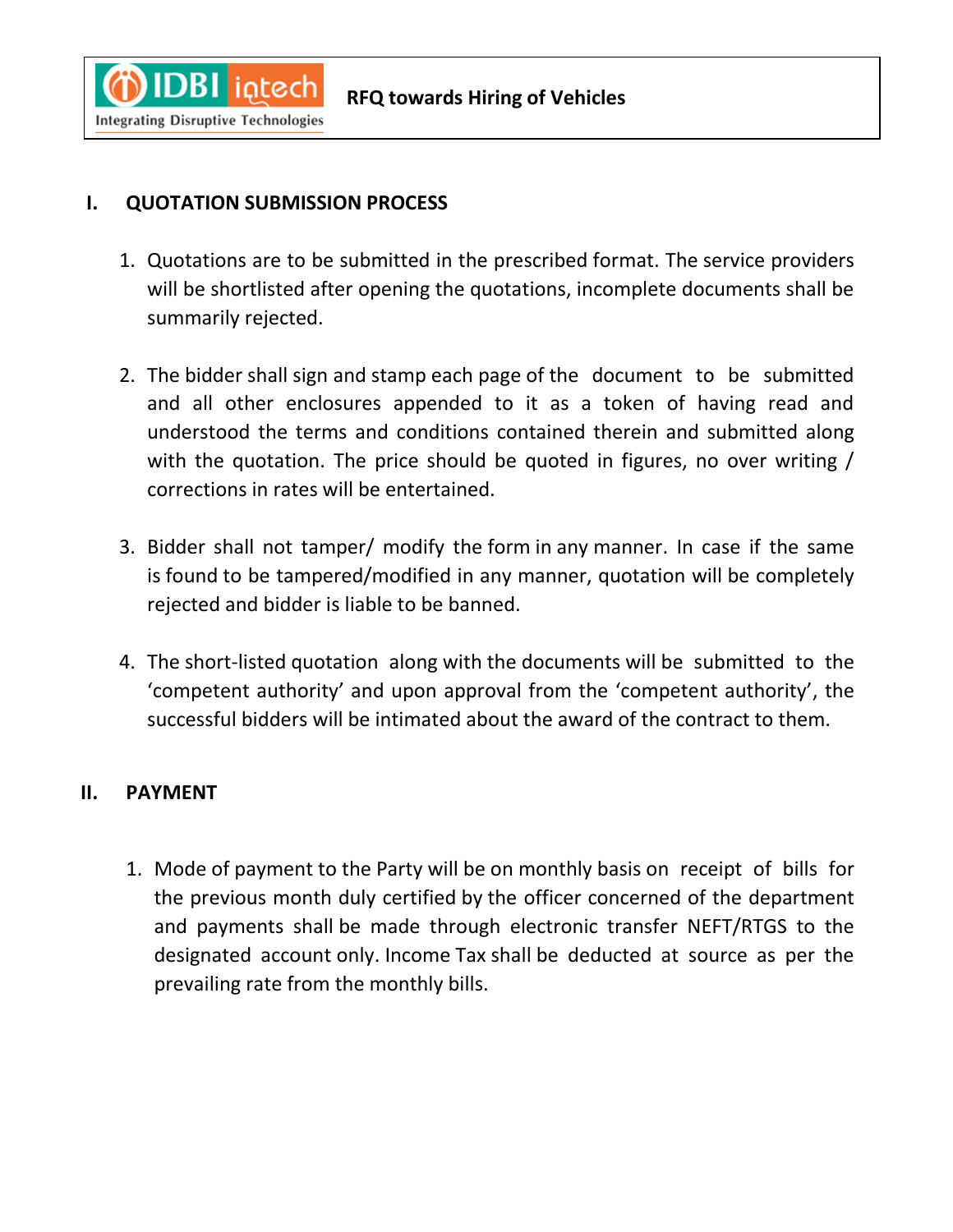**RFQ towards Hiring of Vehicles**



### **TERMS AND CONDITIONS**

- 1. The bookings will be informed through Phone / Whatsup / Email. Leverage time of 2 hours will be provided.
- 2. The successful bidder agrees to indemnify and keep indemnified, defend and hold harmless Intech and its officers, directors, employees, representatives and agents from and against any and all losses, liabilities, claims, obligations, costs, damages, expenses (including, without limitation, reasonable attorneys' fees), arising before, during or after completion of Services, which result from, arise in connection with or are related in any way to claims by third parties or statutory / regulatory authorities, arising out of or in connection with and not limited to the successful bidder's breach of the representations and warranties specified under this bid, any acts, commission or omissions, fraud or misconduct by the bidder or any of its employees ; or any fault or negligence of the bidder, its officers, employees, agents, subcontractors and/or representations which results in bodily injury (including death) or damage to physical personal property; breach of any of the terms, covenants or conditions of this bid; or breach of any applicable law, rules, regulations including any of the labor and industrial laws and regulation; or breach of confidentiality provision under this Agreement.
- 3. Intech shall not be liable to the Bidder or any other Party for any loss of profit, production, anticipated savings, goodwill or business opportunities or any type of indirect, economic, pecuniary, special or consequential loss even if that loss or damage was reasonably foreseeable or Intech was aware of the possibility of that loss or damage arising.
- 4. The Contract will be in force for the period of One year from the date of issuance of purchase order. Intech reserves the right to terminate the contract at any point of time, in case the services are found to be deficient/ unsatisfactory, without any advance notice to the service provider. Intech also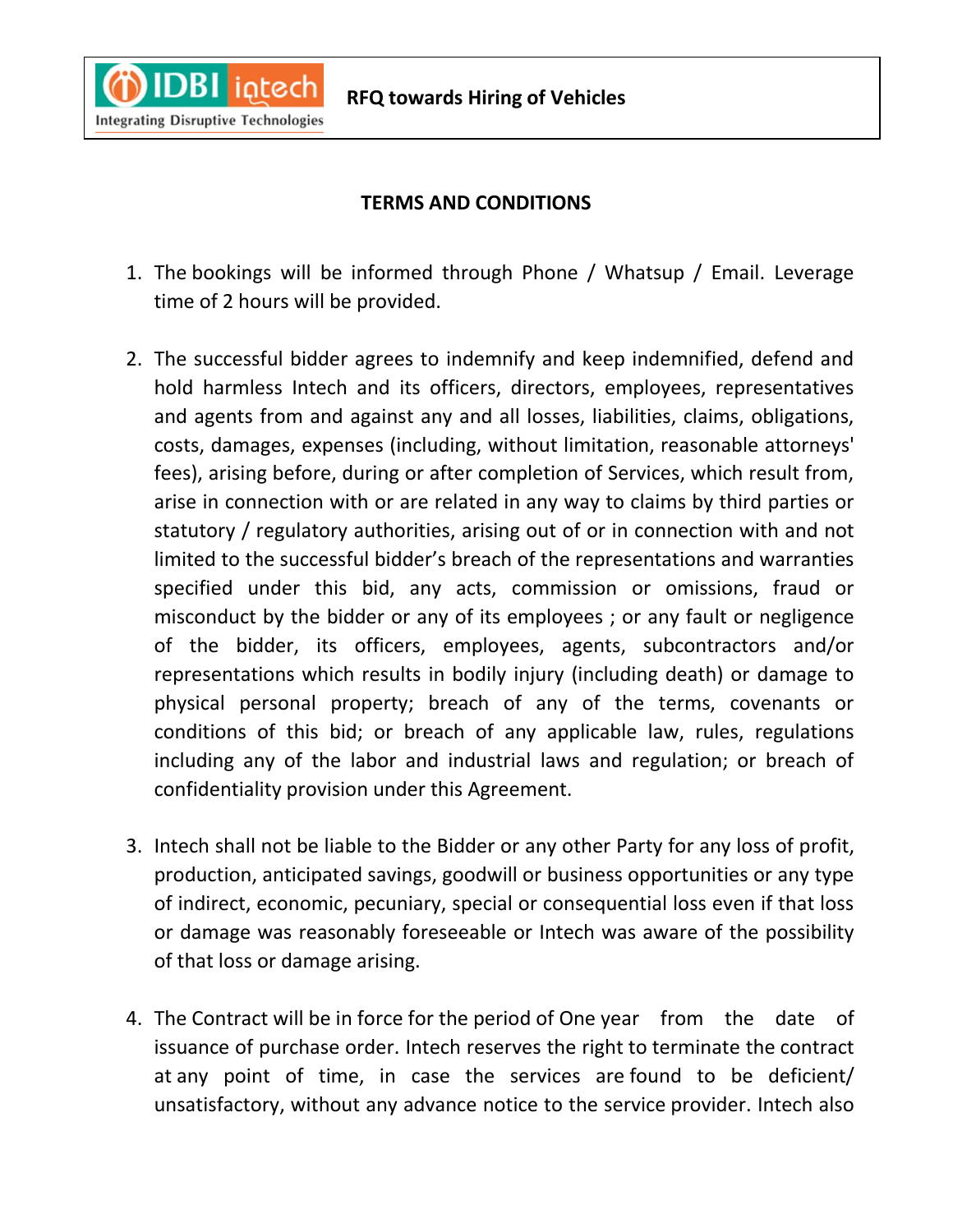reserves the right to extend the duration of the contract at its sole discretion, for any further period subject to satisfactory performance and on mutually agreed terms and conditions.

- 5. The Service provider will provide signed Identity Cards to the personals engaged by him for the purpose.
- 6. The Service provider's driver should be neatly dressed / uniformed.
- 7. The Service provider should ensure COVID-19 precautions are taken during the travel and the car should be properly sanitized.
- 8. The Service provider should also ensure that the vehicle is neat and clean.
- 9. The driver should ensure all rules and regulations regarding safety of passenger and vehicle is maintained.
- 10. Service provider shall engage experienced driver
- 11.The Owner of the said firm should provide Escalation Matrix along with contact details.
- 12.In case of deficiency of service, Intech holds the right to cancel the contract on immediate basis.
- 13.The rate quoted towards the bid by the bidder shall be exclusive of taxes.
- 14.Intech at any time can terminate the contract without assigning any reason, if the service is found unsatisfactory. Intech reserves right to accept or reject all or any of the quotation without assigning any reason.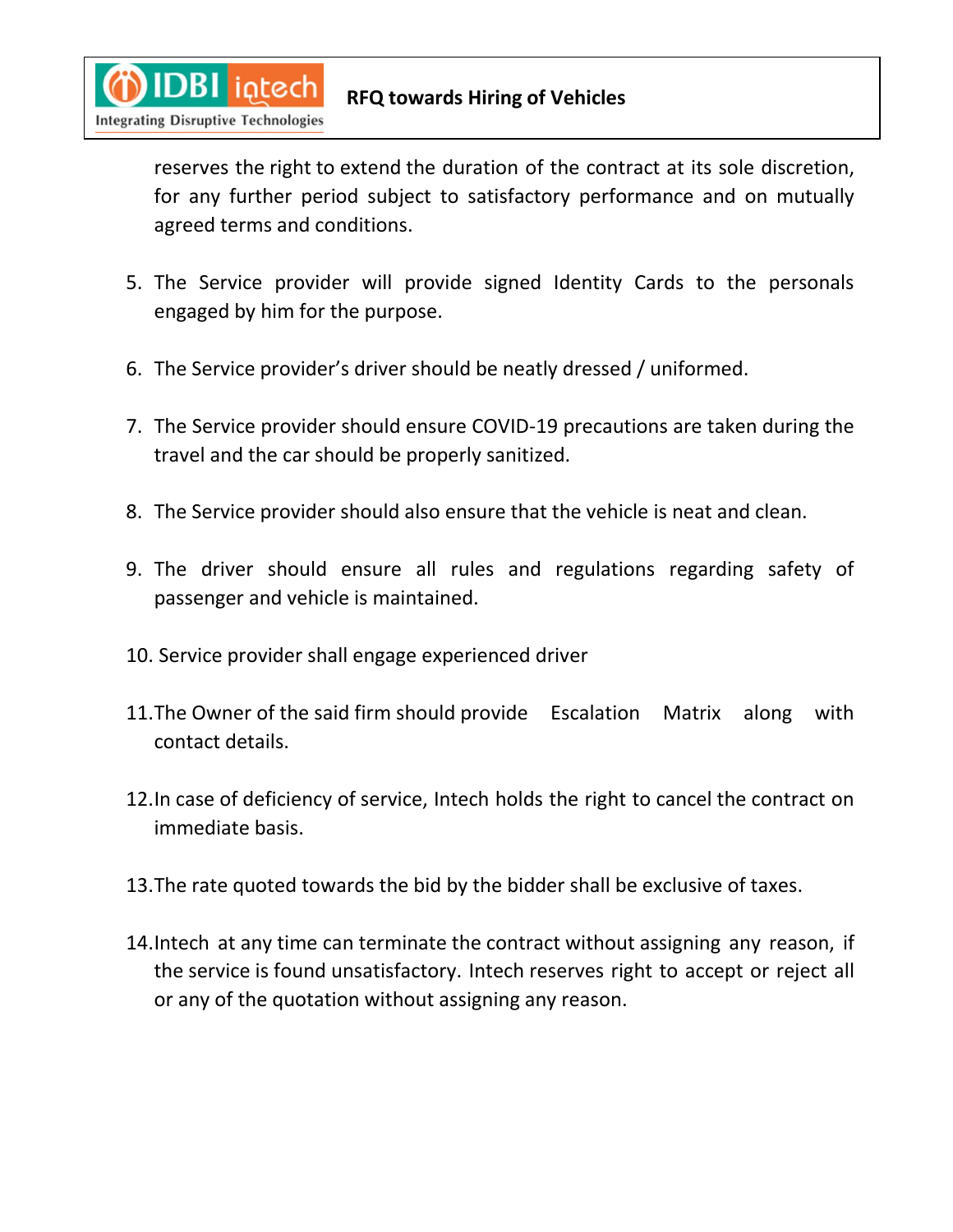

### **Technical Criteria for participation in the Bid**

- 1. The bidder should provide the below mentioned document while participating in the said RFQ:
	- a) Self-attested photocopy of Company Registration Certificate
	- b) Self-attested photocopy of PAN
	- c) Self-attested photocopy of GST Registration Certificate
	- d) Two references from existing clients

Note: All the above documents are mandatory for being considered for qualifying in the Technical Bid. In case of any non-submission, the bid will be liable to the rejected.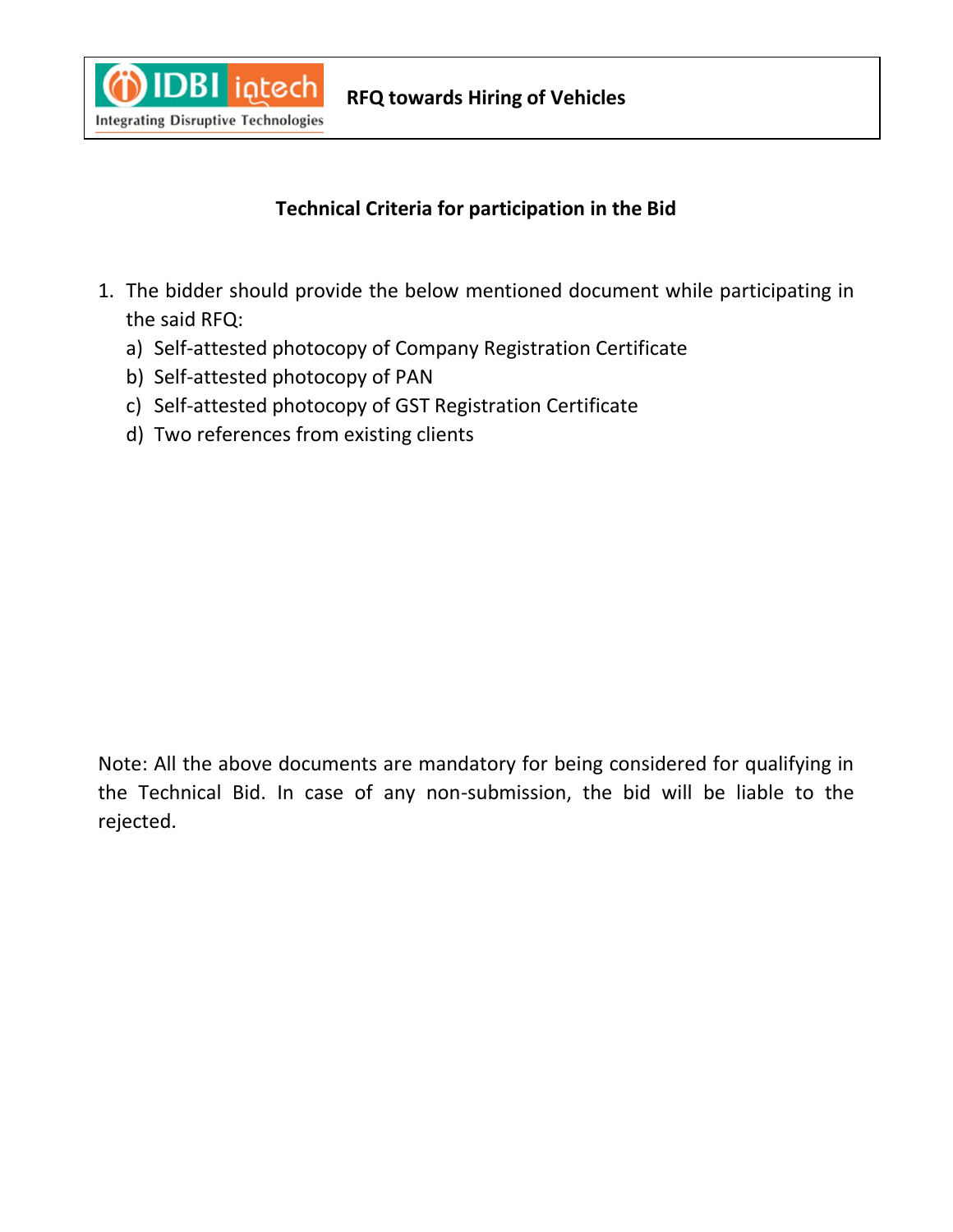

### **Technical Bid Format**

(To be submitted on the Bidder's Letter Head)

| Sr. No. | <b>Particulars</b>                                                       | Details to be given by the bidder |
|---------|--------------------------------------------------------------------------|-----------------------------------|
| 1       | Firm's name and full Postal Address                                      |                                   |
| 2       | Registration No. of the firm (Proof thereof)                             |                                   |
| 3       | GST Registration No. (Proof thereof)                                     |                                   |
| 4       | PAN (Proof thereof)                                                      |                                   |
| 7       | Financial status i.e. Annual turnover details<br>(Mandatory requirement) | 2019-20: Rs.                      |
|         |                                                                          | 2020-21: Rs.                      |

I/We have carefully read the terms and conditions of the contract as stipulated in the tender notice No. Intech/001/RFQ/2022-23 and convey our unconditional willingness to accept the same. I/We undertake not to make ant representation against the decision of IDBI Intech Ltd.

Signature of Authorized Signatory

Name:

Mobile & Email id:

Company Seal:

Date:

Place: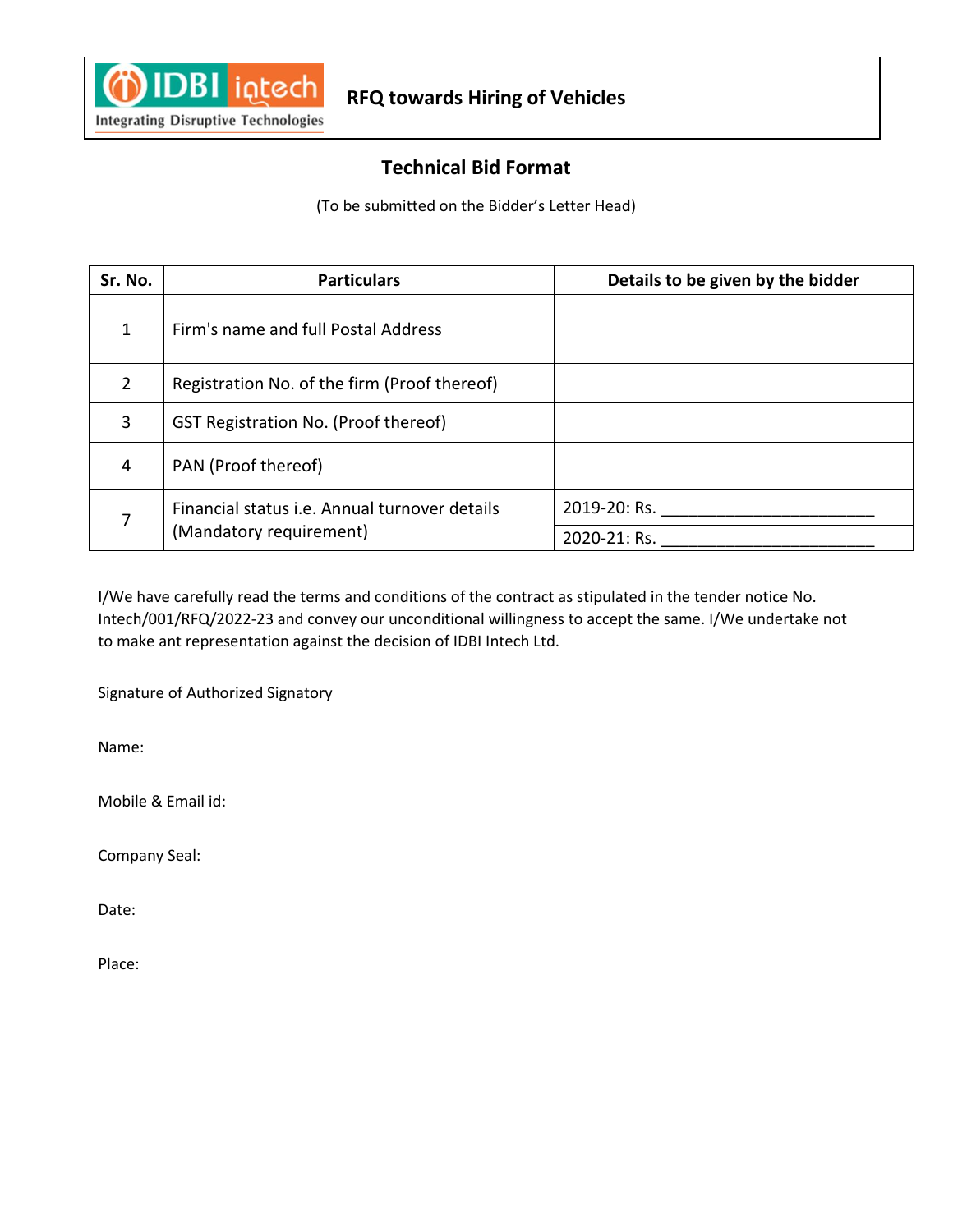

### **Financial Bid Format**

(To be submitted on the Bidder's Letter Head)

| Quotation               |                                                     |                                          |                          |                         |                       |                                |                                   |  |  |
|-------------------------|-----------------------------------------------------|------------------------------------------|--------------------------|-------------------------|-----------------------|--------------------------------|-----------------------------------|--|--|
| Sr.<br>No.              | <b>Description</b>                                  | <b>Car Type</b>                          | Rate (Excl.<br>of Taxes) | <b>Extra</b><br>Hours @ | <b>Extra Kms</b><br>@ | <b>Night charges</b><br>if any | <b>Driver</b><br><b>Allowance</b> |  |  |
| 1                       | Local Trip (8 hrs.<br>/ 80 Kms                      | Swift Dzire (Or other<br>equivalent car) |                          |                         |                       |                                |                                   |  |  |
|                         |                                                     | Honda City                               |                          |                         |                       |                                |                                   |  |  |
|                         |                                                     | Ertiga                                   |                          |                         |                       |                                |                                   |  |  |
|                         |                                                     | Innova                                   |                          |                         |                       |                                |                                   |  |  |
|                         |                                                     | Innova Crysta                            |                          |                         |                       |                                |                                   |  |  |
| $\overline{2}$          | <b>Outstation Trip</b><br>(Min. 300 Kms<br>per day) | Swift Dzire (Or other<br>equivalent car) |                          |                         |                       |                                |                                   |  |  |
|                         |                                                     | Honda City                               |                          |                         |                       |                                |                                   |  |  |
|                         |                                                     | Ertiga                                   |                          |                         |                       |                                |                                   |  |  |
|                         |                                                     | Innova                                   |                          |                         |                       |                                |                                   |  |  |
|                         |                                                     | Innova Crysta                            |                          |                         |                       |                                |                                   |  |  |
| $\overline{\mathbf{3}}$ | Airport Pickup /<br><b>Drop</b>                     | Swift Dzire (Or other<br>equivalent car) |                          |                         |                       |                                |                                   |  |  |
|                         |                                                     | Honda City                               |                          |                         |                       |                                |                                   |  |  |
|                         |                                                     | Ertiga                                   |                          |                         |                       |                                |                                   |  |  |
|                         |                                                     | Innova                                   |                          |                         |                       |                                |                                   |  |  |
|                         |                                                     | Innova Crysta                            |                          |                         |                       |                                |                                   |  |  |

**IDBI Intech Ltd, reserves the right to reject all or any bid or cancel the quotations without assigning any reason for the same.**

We agree to unconditionally abide by all the terms and conditions of this RFQ issued by IDBI Intech Ltd.

 $\bar{\rm I}$ 

Sign of Authorized Signatory

Name:

Mobile & Email id:

Company Seal:

Date: